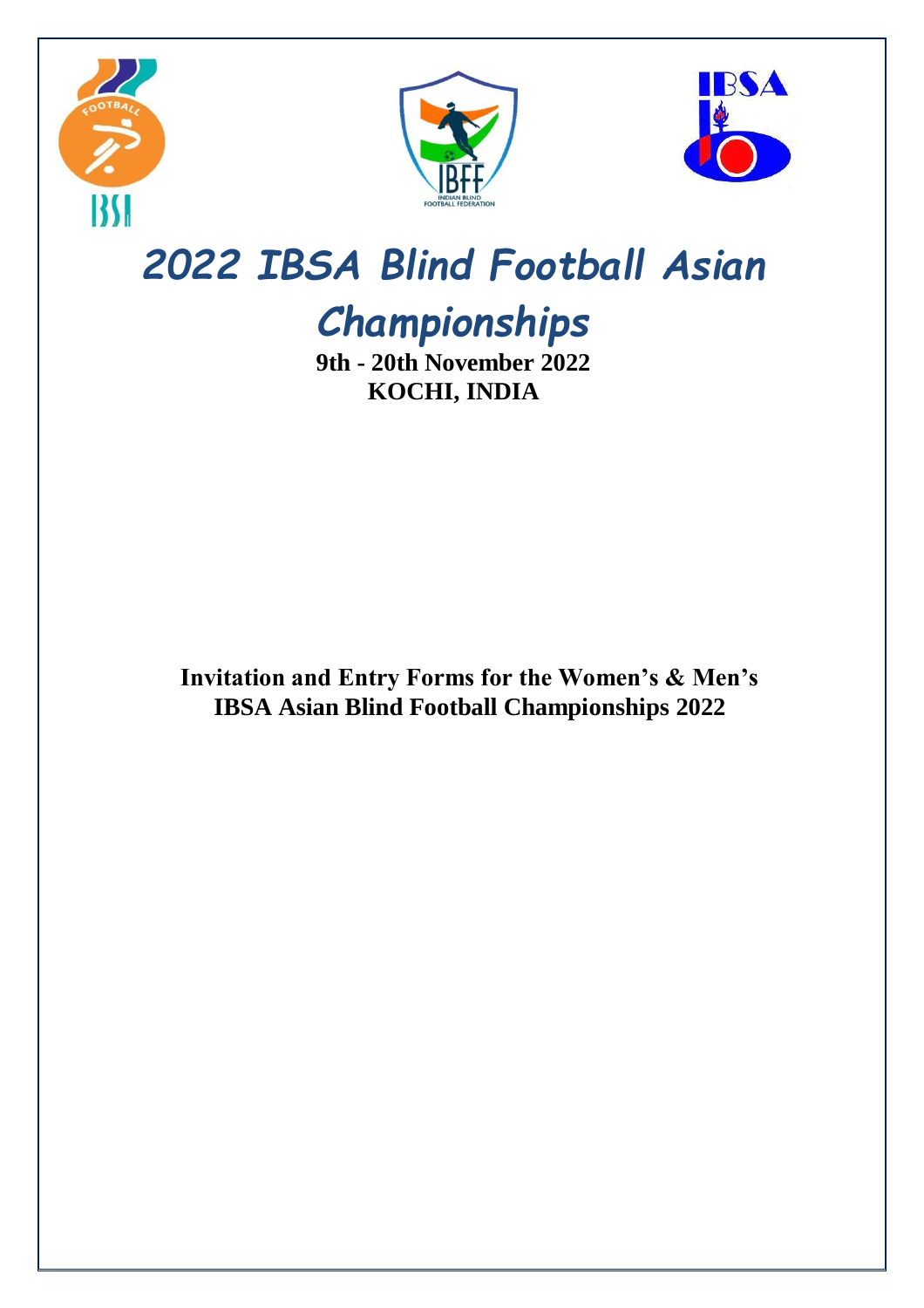





# **CONTENTS**

| Welcome Message                               |       |
|-----------------------------------------------|-------|
| Dates and Contacts                            | P.4   |
| <b>Travel Information</b>                     |       |
| a. Travel to / from / in Kochi, Kerala, India | P.4   |
| b. Passports, Visas and Covid-19 regulations  |       |
| The Championship                              | P. 5  |
| The Competition Venue                         | P.7   |
| Accommodation                                 | P.7   |
| <b>Food Arrangements</b>                      | P. 8  |
| Entry fees                                    | P. 8  |
| <b>Important Deadlines (Entry forms)</b>      | P. 9  |
| Appendix 1 – General Schedule                 | P. 10 |
| Appendix 2 – Schedule of the Games            | P. 11 |
| Form 1: Preliminary Information               | P. 12 |
| Form 2: First Finance Form: Deposit           | P. 13 |
| Form 3: Finance – Next 40 % deposit           | P.14  |
| Form 4: Balance and IBSA Capitation Fees      | P.15  |
| Form 5: Team Profile and Dietary Requirements | P. 16 |
| Form 6: Arrival / Departure Details           | P. 17 |
| Form 7: Delegation Form                       | P. 18 |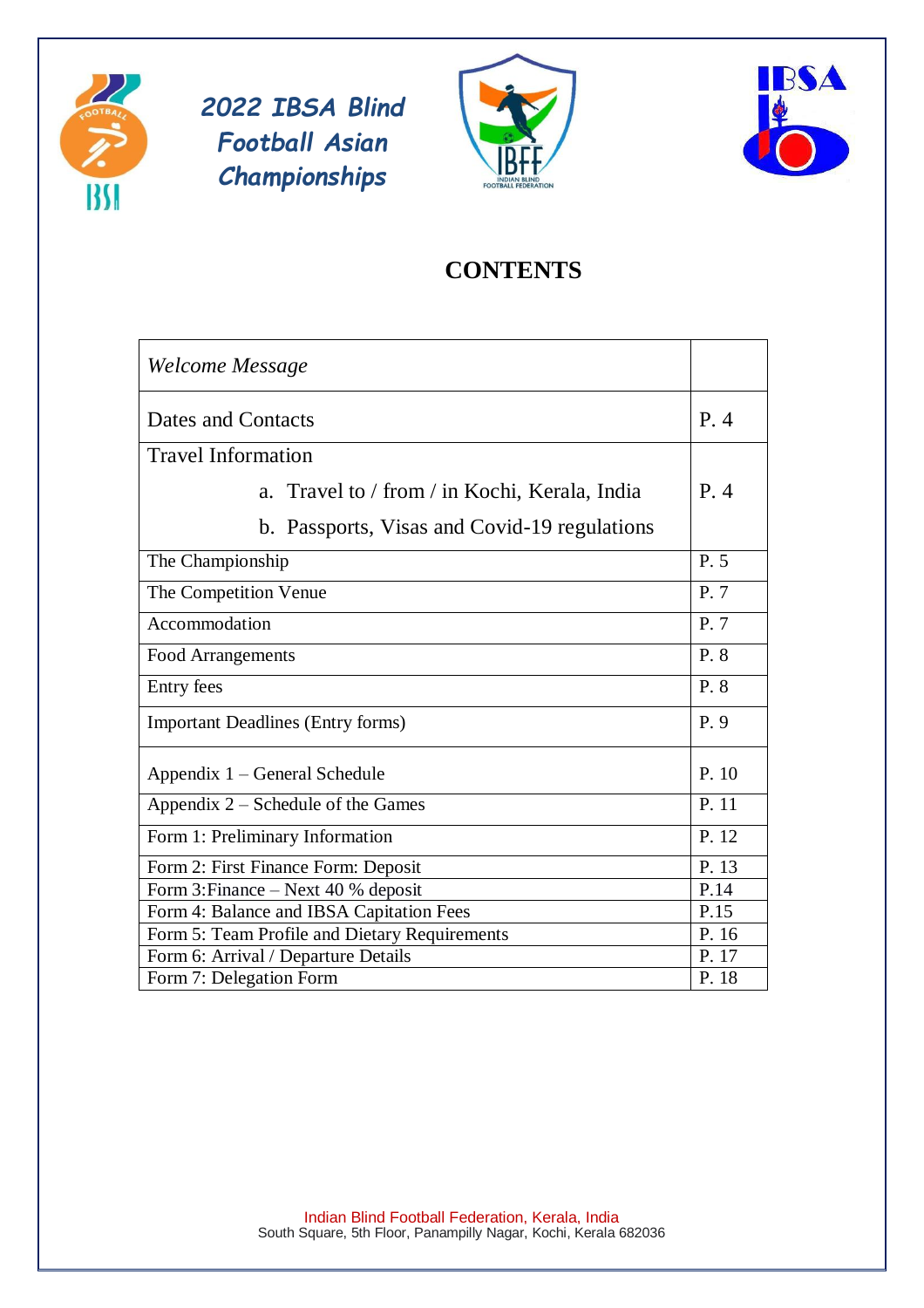





# **Welcome Message**

# Dear friends,

We are delighted to host the Asian blind football Championship in India. For the very first time India will be hosting the First Women's Blind Football Asian Championships which is also a qualifier for the IBSA World Championships at Birmingham 2023. For the men's event, the top three teams will be automatically qualified for the World Championships 2023 with the fourth team to be decided depending on the final team entry details. We are confident that the event will live up to all expectations. We look forward to seeing you in great numbers and eager to take part in this event that will be the springboard to the next Paralympics.

> - *Tournament Director & Project Director, Indian Blind Football Federation (LOC)*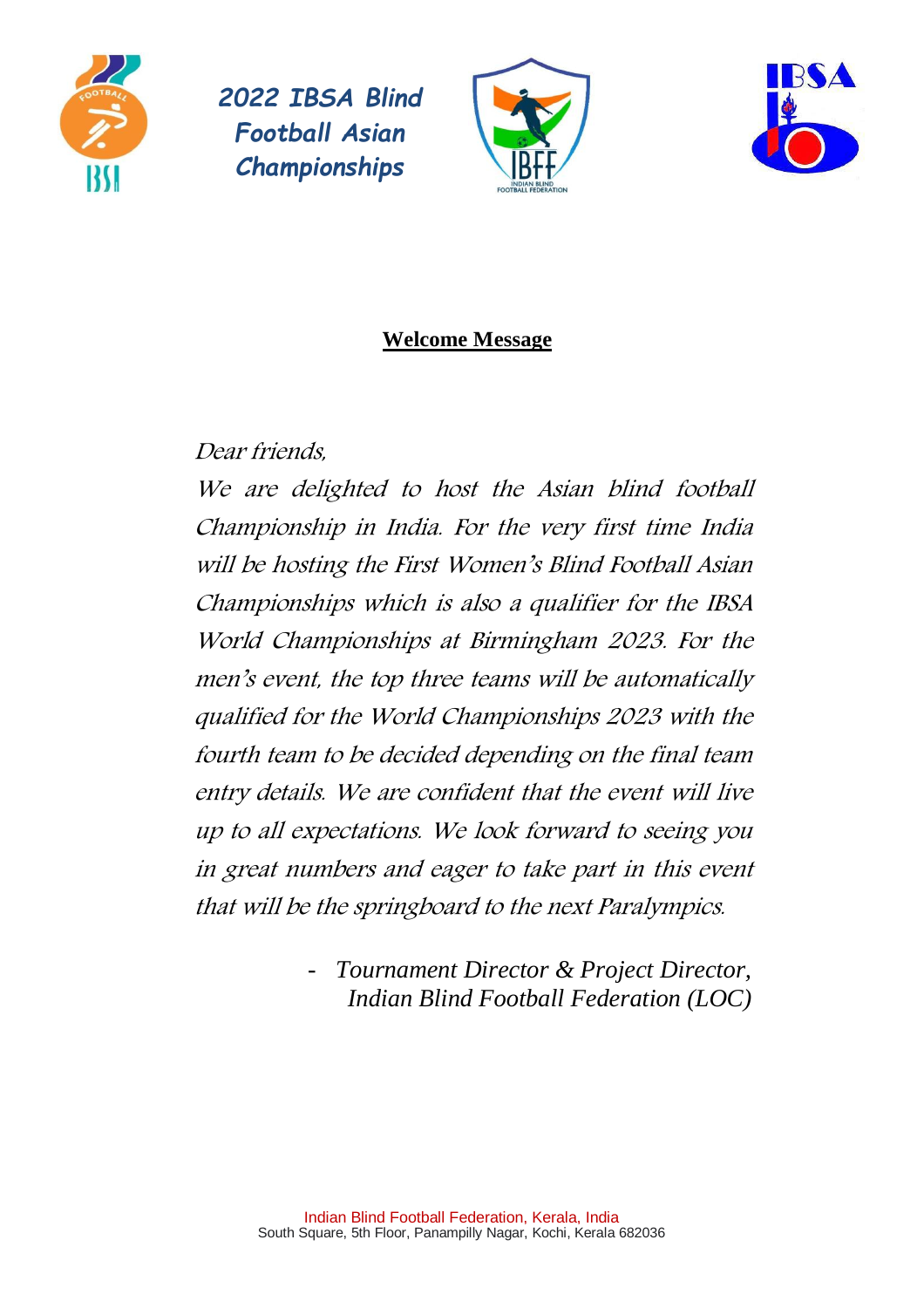







*The Indian Blind Football Federation (IBFF) the official affiliate of the Indian Blind Sports Association, New Delhi (member of the International Blind Sports Federation) is delighted to take up the Local Organizing Committee (LOC) role for the IBSA Blind Football Championships 2022*

## **1. Dates and Contacts**

The 2022 IBSA Blind Football Men's Asian Championships will be held in **[Kerala,](https://en.wikipedia.org/wiki/Pescara) India** from the 9th of November to the  $20^{th}$  of November 2022.

#### . **Main contact person for national teams:**

Name: Sunil J Mathew (Sporting Director) E-Mail: [sunil@blindfootball.in](mailto:sunil@blindfootball.in)

Name: M C Roy (Project Director) E-Mail: [mcroy@mcroy.org](mailto:mcroy@mcroy.org)

#### **Indian Blind Football Federation**

Address: South Square, 5th Floor, Panampilly Nagar, Kochi, Kerala 682036 Website: [www.blindfootball.in](http://www.blindfootball.in/)

## **2. Travel Information**

### **a) Travel to/from/in Kerala, Kochi**

● **Airport:**[Cochin](https://cial.aero/) International Airport (COK)

**Local transportation** between Cochin airport and the competition venue/hotel will be provided to all accredited delegation members, from the official arrival day to the official departure day. **National teams must provide information on travel arrangements**. Pickup at airport/ can only be guaranteed if the travel details are provided by the dates requested on the booking form.

### **b) Passports, Visas and Covid-19 regulations**

The participants need a valid passport and a visa for entering India. In addition, as entry restrictions to India are frequently changing based on the **COVID-19** situation,

please check the updated rules and regulations by the Ministry of Health [\(click here\)](https://www.mohfw.gov.in/).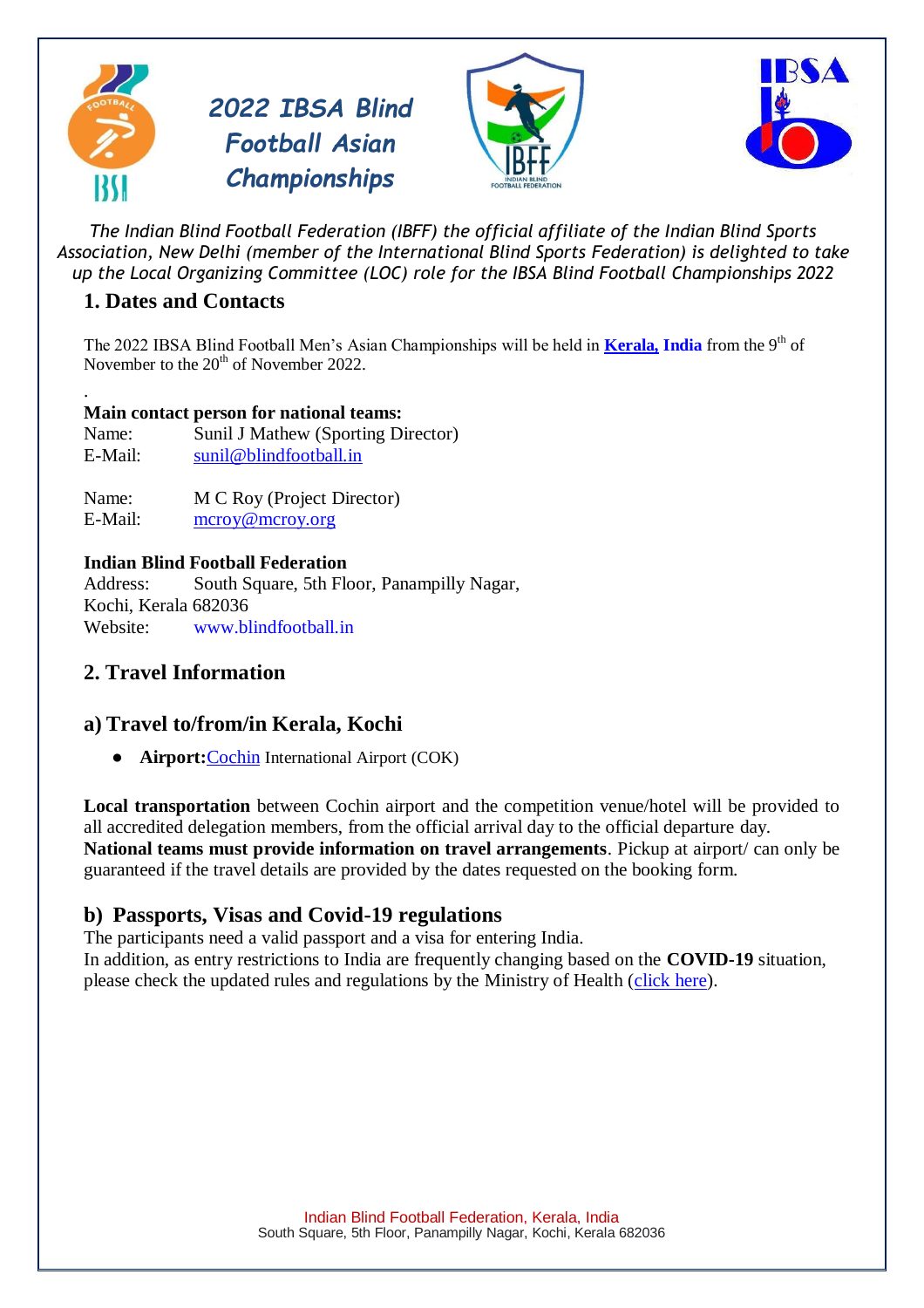





## **1. TheChampionship**

## **Schedule**

Arrival of the teams: **9th November 2022** Classification Period: **10th to 12th November 2022** Opening Ceremony: **10th November 2022** Women's Tournament: **11th & 12th November 2022 Men's Event**  Opening Game: **13th November 2022** Competition Period: **13th to 19th November 2022** Closing Ceremony: **19th November 2022** Departure: **20th November 2022**

A more detailed schedule of the event can be found as **Appendix 1 "Competition Schedule"** at the end of this document.

#### **Format**

Women's Tournament - 2 Teams *\*If there are more teams, robin matches can be planned*

- $\bullet$  8 Men's national teams\* 2 groups (4 teams for each group)
- After the group stages, the teams finishing 1st and 2nd will progress to the semifinals
- Teams finishing 3rd will play off for 5th and 6th position
- Teams finishing 4th will play off for 7th and 8th position

*\*incase there are more than 8 confirmed men's teams, then a qualification stage maybe planned before the tournament start date*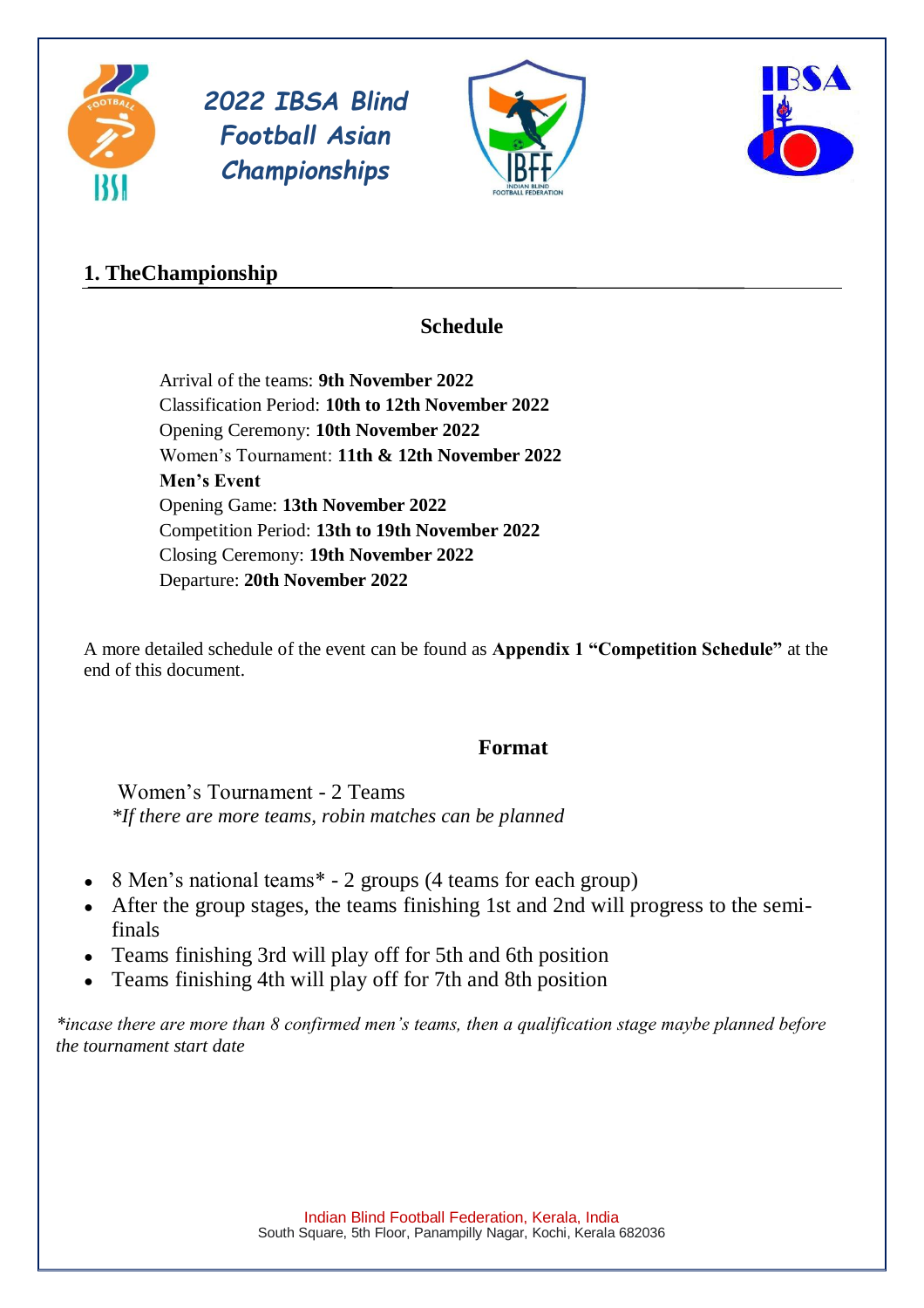





The Referees will be **official IBSA referees**, and all the matches shall be played according to the current **IBSA Blind Football regulations 2022-2025, [link](https://blindfootball.sport/wp-content/uploads/2022/02/IBSA-Blind-Football-Rulebook-2022-2025-1.pdf)**.

Prior to the event, **team training sessions** will be guaranteed at the practice grounds.

**Changing rooms** will be available for all teams inside the venues. Showers and toilets are located with the changing rooms.

The event is subject to **random doping tests** in accordance with IBSA regulations. Athletes should refer to the IBSA Anti-Doping Policy. Any athlete taking medication subject to doping controls must be in possession of a valid IBSA Therapeutic Use Exemption (TUE). For information on IBSA's anti- doping policies and how to apply for a TUE, [click here.](http://www.ibsasport.org/anti-doping)

**Classification** process will respect IBSA procedure, as defined by IBSA Classification rules [\(click](https://ibsasport.org/fair-sport/classification/rules-forms-and-manuals/)  here) only athletes competing in this event can be classified.

#### **Procedure for the classification of an athlete at a competition:**

- A fully filled MDF, dated and signed by a certified ophthalmologist, must be uploaded on ISAS **6 weeks prior to the event (25th September 2022).** Only updated MDF versions will be accepted [\(download here\)](https://ibsasport.org/fair-sport/classification/rules-forms-and-manuals/).
- For athletes with a Review status tests and complementary medical exams requested in previous competitions should be uploaded at the same time of MDF (6 weeks prior to the event, **25th September 2022)**. Every athlete should state in the MDF if they wear optical correction (glasses, contact lenses, filters) during competitions.
- If the MDF is not uploaded before the deadline, the athlete will **NOT** be scheduled for classification, and will **NOT** enter the competition. **There will be no exception.**

| <b>Important deadlines</b> |                   |                  |  |  |
|----------------------------|-------------------|------------------|--|--|
|                            | <b>Start Date</b> | <b>Deadline</b>  |  |  |
| <b>Entry by Number</b>     | $8th$ August      | $22nd$ August    |  |  |
| <b>Entry by Name</b>       | $22nd$ August     | $25th$ September |  |  |

Teams who do not have their own team doctor will be able to receive the **event medical assistance**. The medical assistance will operate daily during the competition time.

Participating member organizations are **responsible for their own insurance** requirements for travel, personal accident, liability, and medical matters.

For the participation in the event, all the legal **regulations issued by the Indian Government on Covid-19** will be respected, also considering the **IBSA guidelines** for the safe organization of international sport events and the **health protocol issued by IBFF** (*a more detailed communication regarding updated requirements and regulations will follow over the next month*).

All the athletes **must be licensed for the current year** (2022), have a **valid eye classification,** and belong to an **IBSA Member** in good standing.

Team athlete entries should be made using the **ISAS Online Registration System** (*click here*).

The **substitution** of an athlete (because of injuries, visa problems or all other reasons) will only be allowed **up to the deadline** of the MDF upload. After that date **NO substitutes** will be allowed to participate.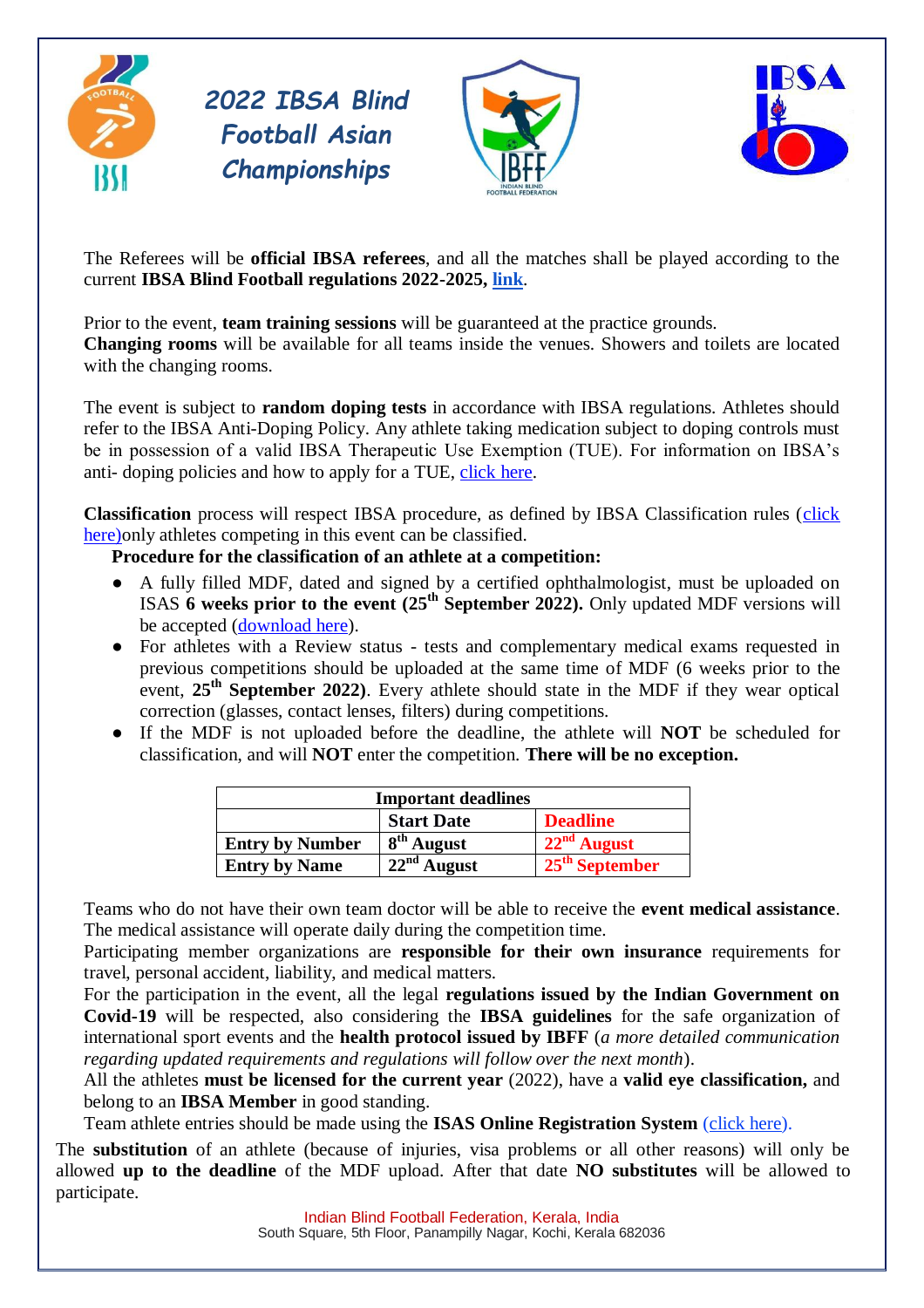





## **4. The CompetitionVenue**



The competition will take place at the United Sports Centre a sports centre built in 2021 and set in 1 hectare of greenery, two artificial grass grounds and a refreshment area located at Infopark Expressway, Near Infopark Southgate Entrance, Kochi which makes it easy for first-time visitors in locating this establishment.

## **5. Accommodation**

National teams, officials, referees, classifiers, and other invited participants will be staying at the 5 Star category hotel near the Venue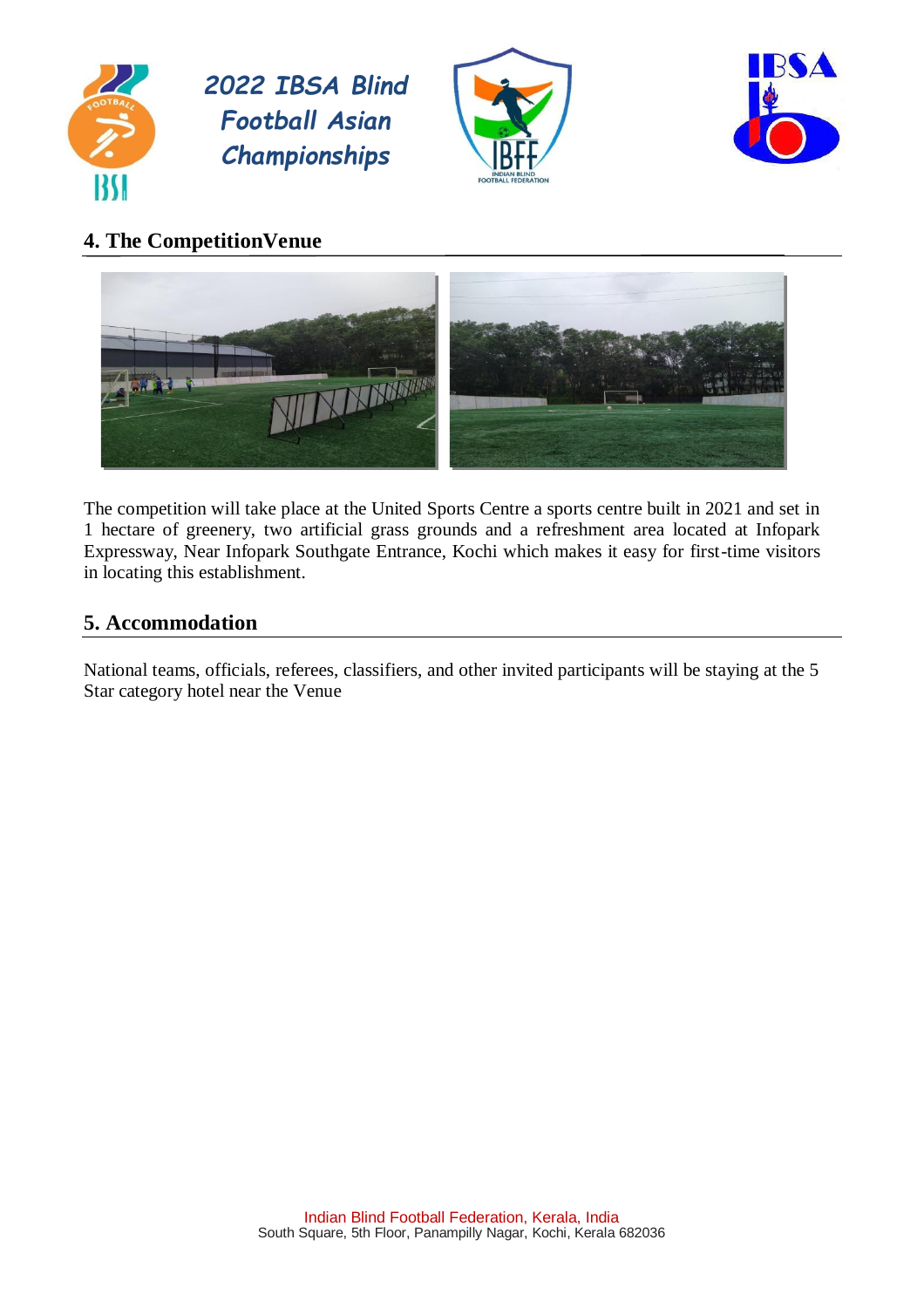





## **6.Food Arrangements**

During the Championships, accredited members will be served **Breakfast, Lunch, and Dinner** at the Hotel (from the breakfast on  $9<sup>th</sup>$  November to Lunch on  $20<sup>th</sup>$  November).

The meals will be served at the following times:

Breakfast 06:30 – 09:30 h Lunch: 12:00 – 15:00 h Dinner: 19:00 – 22:00 h

Variations may occur according to the final program of the matches. There will be a vegetarian option at all meals. Gluten-free and other special dietary meals are available on request at an extra cost.

## **7.Entry fees**

**Entry fee:**  $\epsilon$  990 per person for the whole period - 11 nights (arrival on 9<sup>th</sup> November – departure on  $20<sup>th</sup>$  November)

- Deposit (30%) to be paid on or before  $1<sup>st</sup>$  June 2022
- Deposit (Next 40%) to be paid on or before  $1<sup>st</sup>$ August 2022
- Balance (Total) to be paid on or before  $1<sup>st</sup>$  October 2022

#### **The fees cover:**

- 11 nights, twin sharing accommodation
- Transfers (see section 5)
- Meals (see section 6)

For the accommodation in **single room,** please contact the Local Organizing Committee with specific requirements

#### **The fees do NOT cover:**

- IBSA capitation tax  $(\epsilon 25$  per athlete)
- Optional payment for extra nights or additional group members (priority will be given to delegations) - see Forms 2, 3
- Additional costs associated with arrival/departure from other airports
- Other expenses may be applied on arrival, depending on team requirements. These may include additional ice packs (free ice for matches is provided), snacks, and recreational activities.

#### **Payment:**

Payments must always be in Euro  $(\epsilon)$ . Please note that you are responsible for paying all bank charges, including transfer fees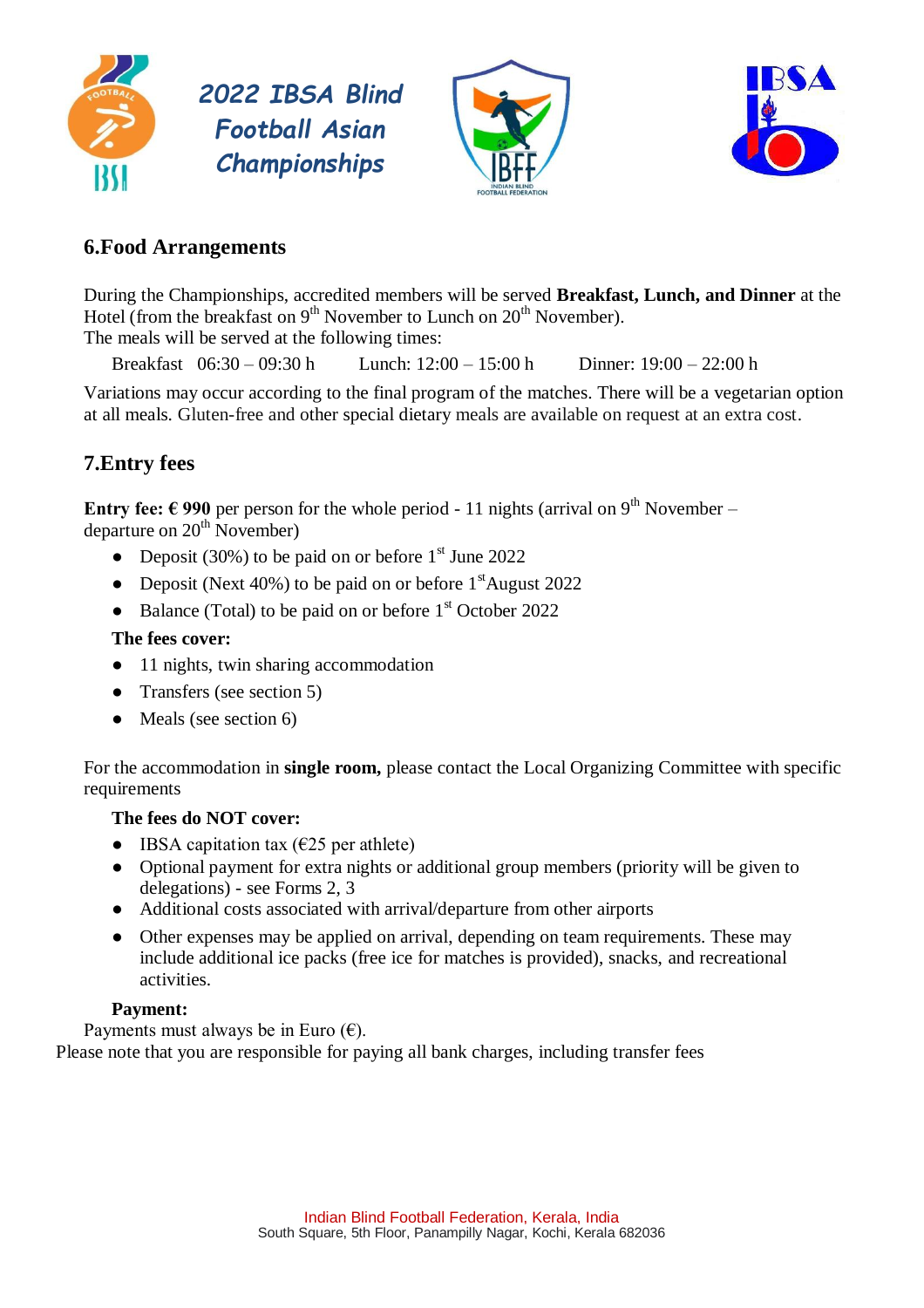





# **8. Important deadlines (Entry forms)**

| Form n.        |                                                          | <b>Start</b><br><b>Date</b> | <b>Deadline</b>                      |
|----------------|----------------------------------------------------------|-----------------------------|--------------------------------------|
| $\mathbf{1}$   | Preliminary Information                                  | <b>1st April</b>            | <b>30th April</b>                    |
| $\overline{2}$ | Finance $-30%$ deposit                                   |                             | $1st$ June                           |
| 3              | Finance – Next 40 % deposit                              |                             | $1st$ August                         |
| $\overline{4}$ | Classification (Entry by number)                         | 8 <sup>th</sup> August      | $22nd$ August                        |
| 5              | <b>Classification</b> (Entry by Name)                    | $22nd$ August               | $25^{\text{th}}$<br><b>September</b> |
| 6              | Finance – balance of payment and IBSA<br>capitation Fees |                             | 1 <sup>st</sup> October              |
| $\overline{7}$ | Team profile and dietary requirements                    |                             | 20th<br><b>October</b>               |
| 8              | Arrival/departure details                                |                             | 20 <sub>th</sub><br><b>October</b>   |
| 9              | Delegation Form (Entry by name)                          |                             | 20th<br><b>October</b>               |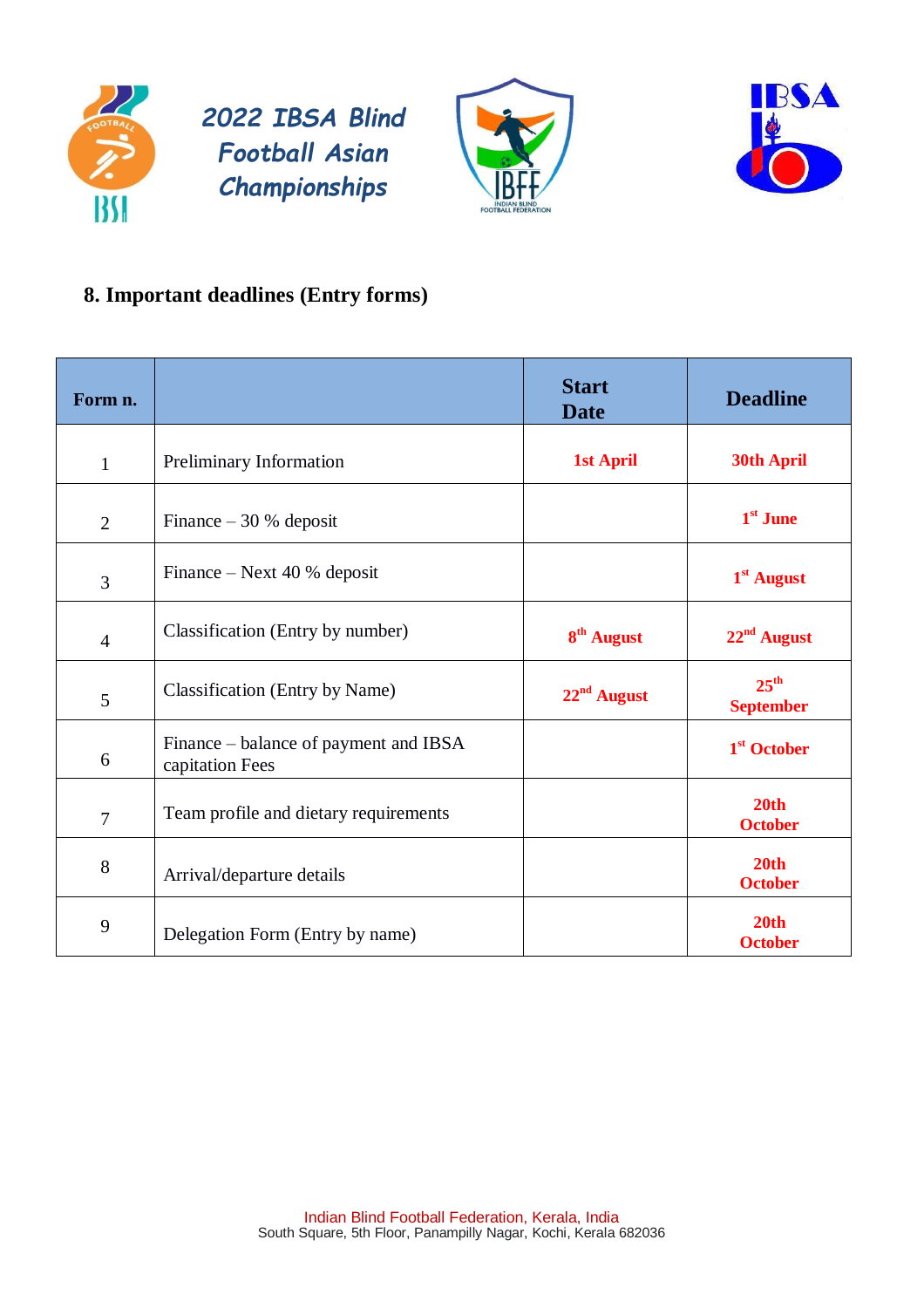





# **Appendix 1 – General Schedule**

|                                       | 9 | 10 | 11 | 12 | 13 | 14 | 15 | <b>16</b> | 17 | 18 | 19 | 20 |
|---------------------------------------|---|----|----|----|----|----|----|-----------|----|----|----|----|
| Arrival                               |   |    |    |    |    |    |    |           |    |    |    |    |
| Classifications                       |   |    |    |    |    |    |    |           |    |    |    |    |
| <b>Opening Ceremony</b>               |   |    |    |    |    |    |    |           |    |    |    |    |
| <b>Opening Game</b>                   |   |    |    |    |    |    |    |           |    |    |    |    |
| Main Ground (incl<br>women's matches) |   |    |    |    |    |    |    |           |    |    |    |    |
| Men'sPreliminary<br>sessions          |   |    |    |    |    |    |    |           |    |    |    |    |
| Semifinals (Men's)                    |   |    |    |    |    |    |    |           |    |    |    |    |
| <b>Placement Matches</b><br>(Men's)   |   |    |    |    |    |    |    |           |    |    |    |    |
| Final (Men's)                         |   |    |    |    |    |    |    |           |    |    |    |    |
| <b>Closing Ceremony</b>               |   |    |    |    |    |    |    |           |    |    |    |    |
| <b>Players Party</b>                  |   |    |    |    |    |    |    |           |    |    |    |    |
| Departure                             |   |    |    |    |    |    |    |           |    |    |    |    |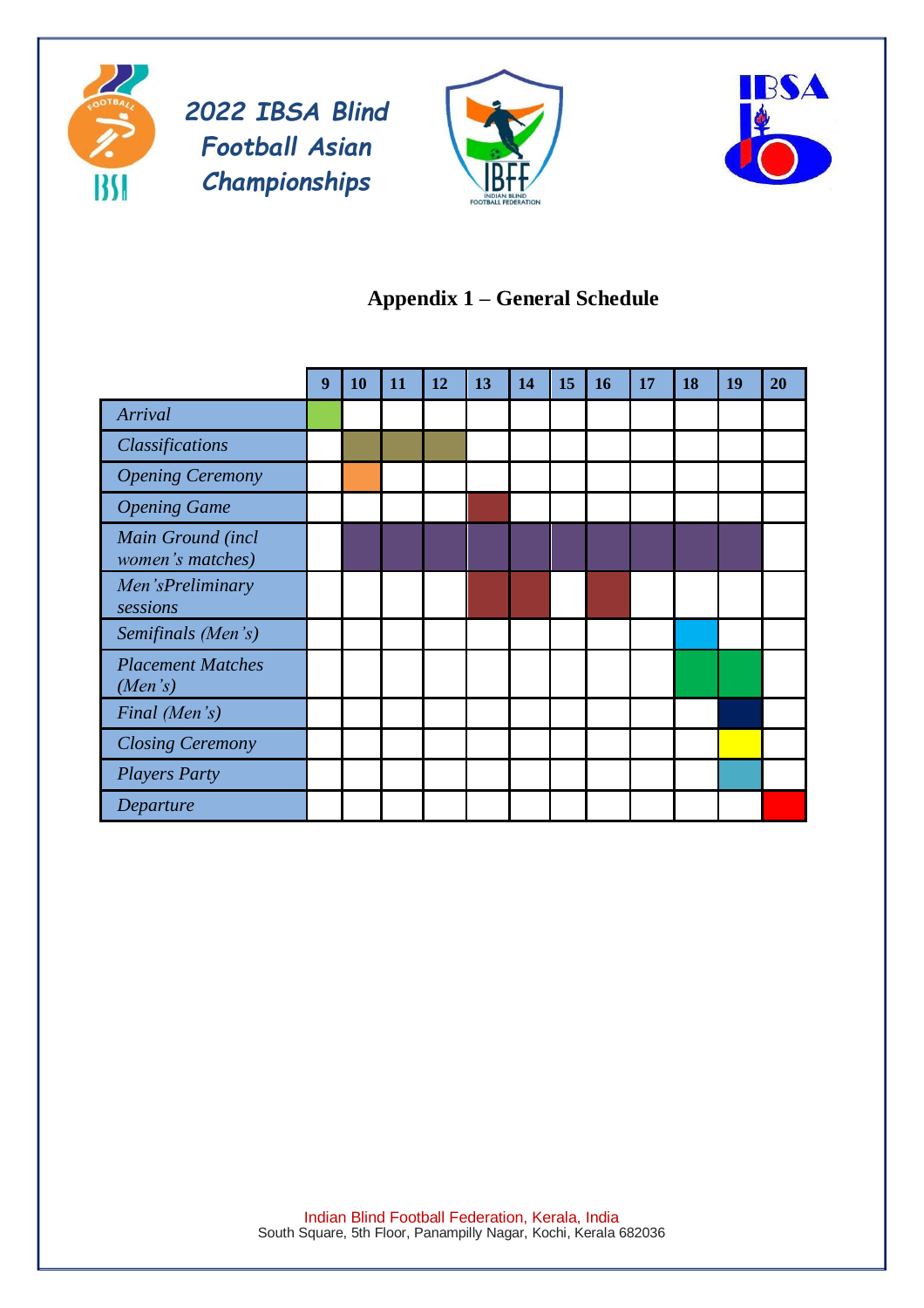





# **Appendix 2 – Schedule of the Games**

|            |                                                        | <b>SESSIONS</b>                                                                            |                                                                         |                                                               |
|------------|--------------------------------------------------------|--------------------------------------------------------------------------------------------|-------------------------------------------------------------------------|---------------------------------------------------------------|
|            | 8:00                                                   | 16:00                                                                                      | 18:00                                                                   | 20:00                                                         |
| 9November  | Arrival                                                |                                                                                            |                                                                         |                                                               |
| 10November | Classificati<br><sub>on</sub>                          | Classification                                                                             | Opening<br>Ceremony                                                     | Classification                                                |
| 11November | Classificati<br>on                                     | Classification                                                                             | Classification                                                          | Classification                                                |
| 12November | Classificati<br><sub>on</sub>                          | Classification                                                                             | Classification                                                          | Classification                                                |
| 13November | Group A                                                | Group B                                                                                    | Group A                                                                 | Group B                                                       |
| 14November | Group B                                                | Group A                                                                                    | Group B                                                                 | Group A                                                       |
| 15November | <b>Rest Day</b>                                        |                                                                                            |                                                                         |                                                               |
| 16November | Group A                                                | Group B                                                                                    | Group A                                                                 | Group B                                                       |
| 17November | Free day                                               |                                                                                            |                                                                         |                                                               |
| 18November | Group A 4th<br>vs Group B<br>4th (7th/8th<br>position) | Group $A$ 3 <sup>rd</sup> vs<br>Group $\overline{B}$ 3 <sup>rd</sup> (5th/6th<br>position) | Semifinal-1<br>Group A 1 <sup>st</sup><br>vs Group B<br>2 <sup>nd</sup> | Semifinal-2<br>Group B $1st$<br>vs Group A<br>2 <sup>nd</sup> |
| 19November | 3 <sup>rd</sup> Place Match                            |                                                                                            | Final                                                                   | <b>Trophy Ceremony</b>                                        |
| 20November | Departure                                              |                                                                                            |                                                                         |                                                               |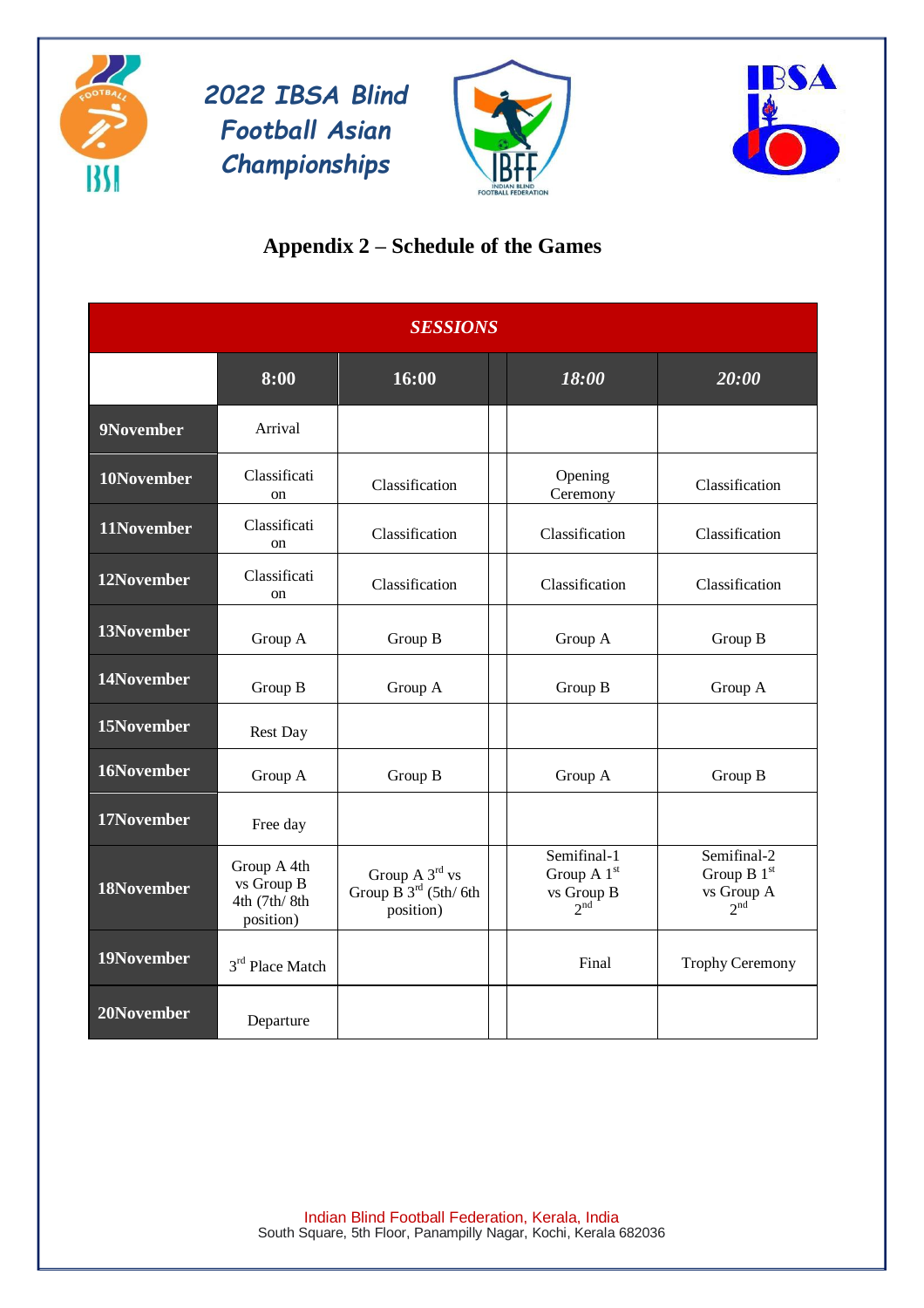







#### **FORM 1: Preliminary Information This form must be returned by E-Mail no later than 30th April 2022 to:** M C Roy (Project Director): **office@blindfootball.in**

| <b>Country</b>                                  |  |
|-------------------------------------------------|--|
| <b>Name of Federation</b>                       |  |
| <b>Address</b>                                  |  |
| <b>Telephone</b>                                |  |
| <b>Mobile</b>                                   |  |
| e-mail                                          |  |
| <b>Name of Contact Person</b>                   |  |
| <b>Position of Contact Person</b>               |  |
| <b>Estimate of Total Team</b><br><b>Members</b> |  |
|                                                 |  |
| <b>Estimate of Athletes</b><br>numbers          |  |
| <b>Estimate of Staff numbers</b>                |  |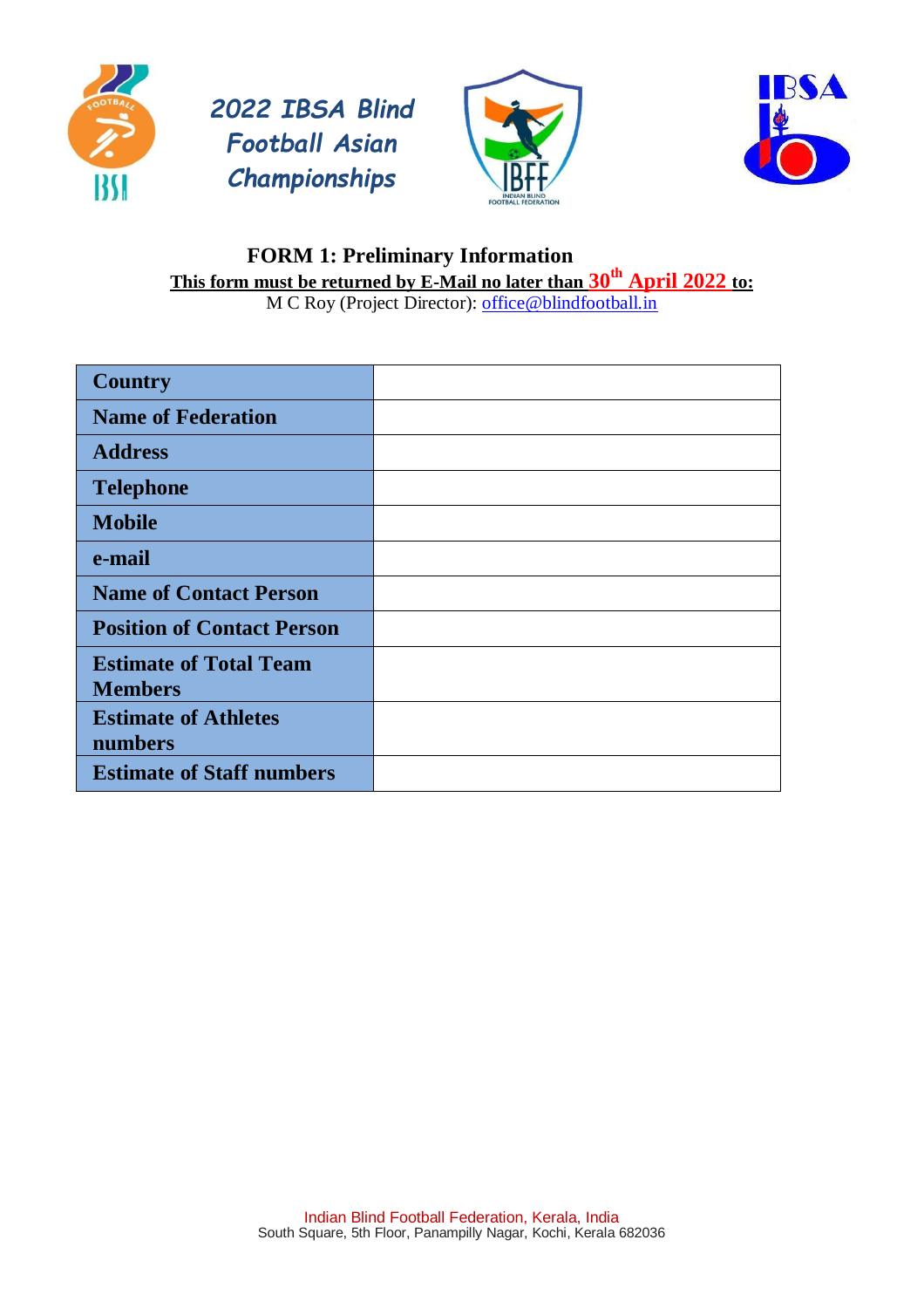





## **FORM 2: First Finance Form: Deposit This form must be returned by E-Mail no later than 1 st June 2022 to:**

M C Roy (Project Director): [office@blindfootball.in](mailto:office@blindfootball.in)

| <b>COUNTRY</b>                                                                     |                                                                                           |
|------------------------------------------------------------------------------------|-------------------------------------------------------------------------------------------|
| account. You are responsible for paying all bank charges, including transfer fees. | Payment of 30 % of the total entry fee amount should be transferred to the following bank |
| <b>BANK NAME</b>                                                                   |                                                                                           |
| <b>ACCOUNT NUMBER</b>                                                              |                                                                                           |
| <b>IFSC CODE</b>                                                                   |                                                                                           |
| <b>ACCOUNT HOLDER NAME</b>                                                         |                                                                                           |
| <b>SWIFT CODE</b>                                                                  |                                                                                           |

| <b>Payment Summary</b>                                                                                                    | <b>Total</b> | 30 % deposit<br>payable |
|---------------------------------------------------------------------------------------------------------------------------|--------------|-------------------------|
| € 990 per person (11 nights - arriving on $9th$ November to<br>$20th$ November in Twin sharing)                           | €            | €                       |
| For the accommodation in <b>Single room</b> , please contact the<br>Local Organizing Committee with specific requirements | €            | €                       |
| $\epsilon$ 90 per person for any additional night (Twin sharing)                                                          |              |                         |
| For the accommodation in <b>Single room</b> , please contact the Local<br>Organizing Committee with specific requirements | €            | €                       |
| Number of people:                                                                                                         |              |                         |
| Number of nights:                                                                                                         |              |                         |
| Dates:                                                                                                                    |              |                         |
| <b>Total</b>                                                                                                              | €            | €                       |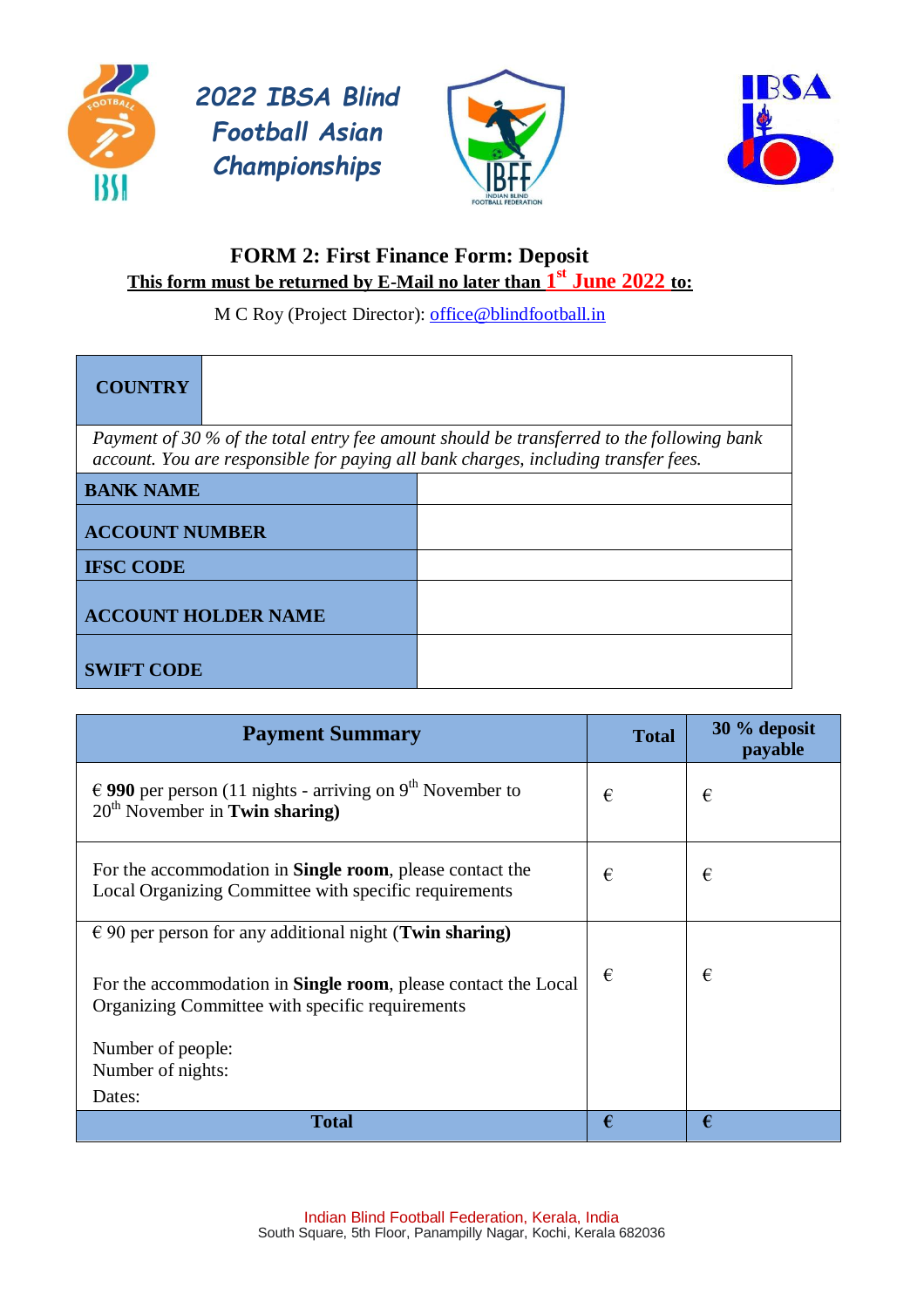







# **FORM 3: Second Finance Form: Next 40 % deposit This form must be returned by E-Mail no later than 1 stAugust 2022to:**

M C Roy (Project Director[\)office@blindfootball.in](mailto:office@blindfootball.in)

# **COUNTRY**

*Payments of 40 % of the total entry fee. The correct amount should be transferred to the following bank account. You are responsible for paying all bank charges, including transfer fees.*

| <b>BANK NAME</b>           |  |
|----------------------------|--|
| <b>ACCOUNT NUMBER</b>      |  |
| <b>IFSC CODE</b>           |  |
| <b>ACCOUNT HOLDER NAME</b> |  |
| <b>SWIFT CODE</b>          |  |

| <b>Payment</b><br><b>Summary</b>                                                                                                                                                      | <b>Total</b> | <b>Next 40%</b><br>payable |
|---------------------------------------------------------------------------------------------------------------------------------------------------------------------------------------|--------------|----------------------------|
| € 990 per person (11 nights - arriving on 9 <sup>th</sup> November<br>to $20^{th}$ November in <b>Twin sharing</b> )                                                                  | €            | €                          |
| For the accommodation in <b>Single room</b> , please contact<br>the Local Organizing Committee with specific<br>requirements                                                          | €            | €                          |
| $\epsilon$ 90 per person for any additional night (Twin sharing)<br>For the accommodation in Single room, please contact the<br>Local Organizing Committee with specific requirements | €            | €                          |
| Number of people:<br>Number of nights:<br>Dates:                                                                                                                                      |              |                            |
| <b>Total</b>                                                                                                                                                                          | €            | €                          |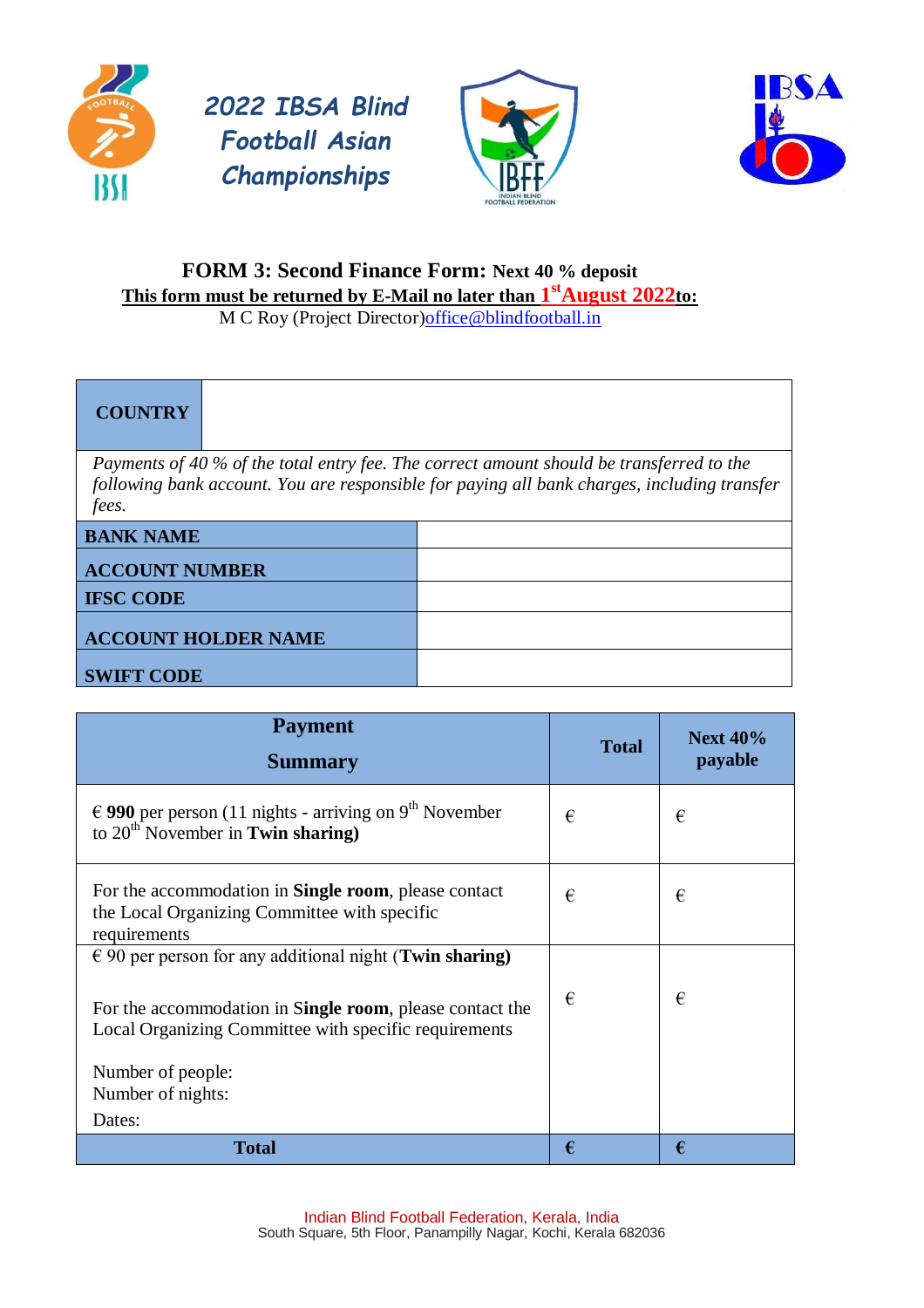





# **FORM 4: Third Finance Form: Finance – Balance of payment and IBSA capitation amount This form must be returned by E-Mail no later than 1 st October 2022 to:**

M C Roy (Project Director) office @blindfootball.in

# **COUNTRY** *Payments of 30% of the total entry fee and € 25 per player IBSA Capitation Fees. The correct amount should be transferred to the following bank account. You are responsible for paying all bank charges, including transfer fees.* **BANK NAME ACCOUNT NUMBER IFSC CODE ACCOUNT HOLDER NAME SWIFT CODE**

| <b>Payment</b><br><b>Summary</b>                                                                                                                                                               | <b>Total</b> | <b>Next 40%</b><br>payable |
|------------------------------------------------------------------------------------------------------------------------------------------------------------------------------------------------|--------------|----------------------------|
| € 990 per person (11 nights - arriving on 9 <sup>th</sup> November<br>to $20th$ November in Twin sharing)                                                                                      | €            | €                          |
| For the accommodation in <b>Single room</b> , please contact<br>the Local Organizing Committee with specific<br>requirements                                                                   | €            | €                          |
| $\epsilon$ 90 per person for any additional night (Twin sharing)<br>For the accommodation in <b>Single room</b> , please contact the<br>Local Organizing Committee with specific requirements) | €            | €                          |
| Number of people:<br>Number of nights:<br>Dates:                                                                                                                                               |              |                            |
| <b>Total</b>                                                                                                                                                                                   | €            | €                          |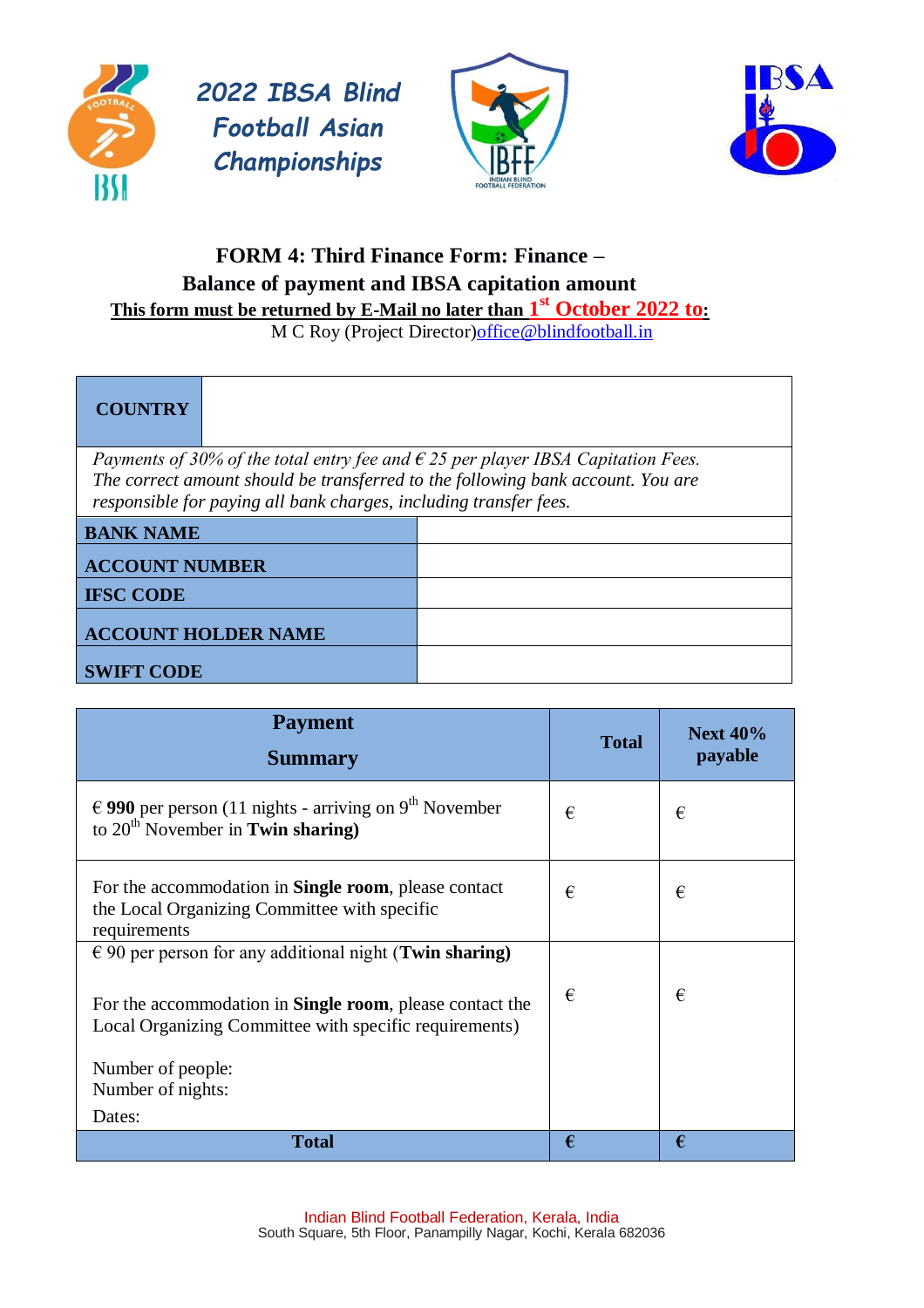





## **FORM 5: Team Profile and Dietary Requirements This form must be returned by E-Mail no later than 20thOctober 2022to:**

M C Roy (Project Director): office@blindfootball.in

The provided information will be used in the Official Program and event advertising. *Please remember to include to the e-mail a recent picture of your team (jpeg or jpg).*

**COUNTRY**

*Brief Background of the Team:*

*Special Dietary requirements at a cost:*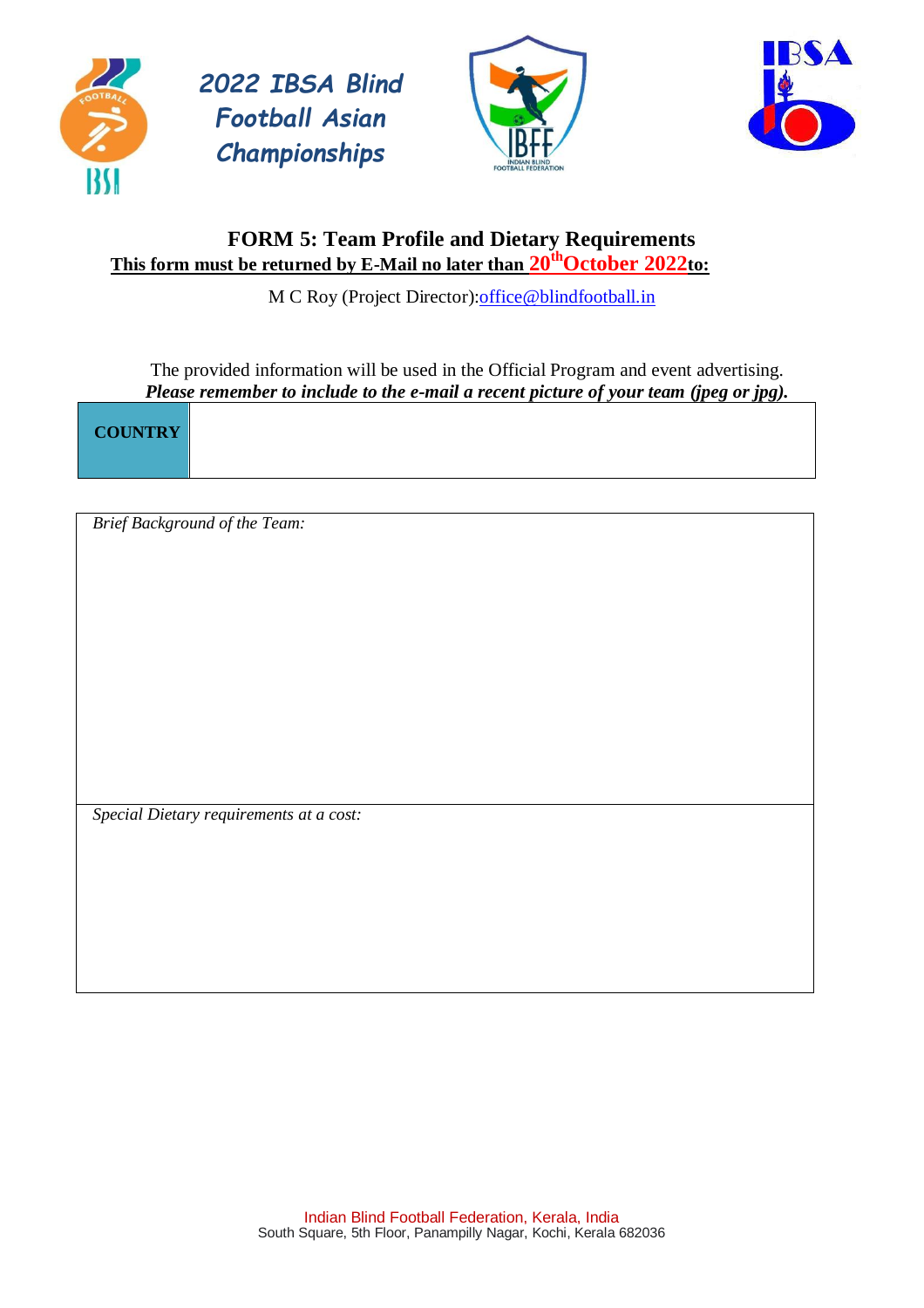





# **FORM 6: Arrival / Departure Details This form must be returned by E-Mail no later than 20th October 2022 to:**

M C Roy (Project Director): office@blindfootball.in

Arrival details:

| COUNTRY |
|---------|
|         |

| <b>Date</b>         | <b>Time</b> | Flight/train n. | <b>Departure</b><br>from | <b>Arrival</b><br>t0 |
|---------------------|-------------|-----------------|--------------------------|----------------------|
| $9th$ November 2022 |             |                 |                          |                      |

#### **Departure details:**

| <b>Date</b>             | <b>Time</b> | Flight/train n. | <b>Departure</b><br>from | <b>Arrival</b><br>t0 |
|-------------------------|-------------|-----------------|--------------------------|----------------------|
| $20th$ November<br>2022 |             |                 |                          |                      |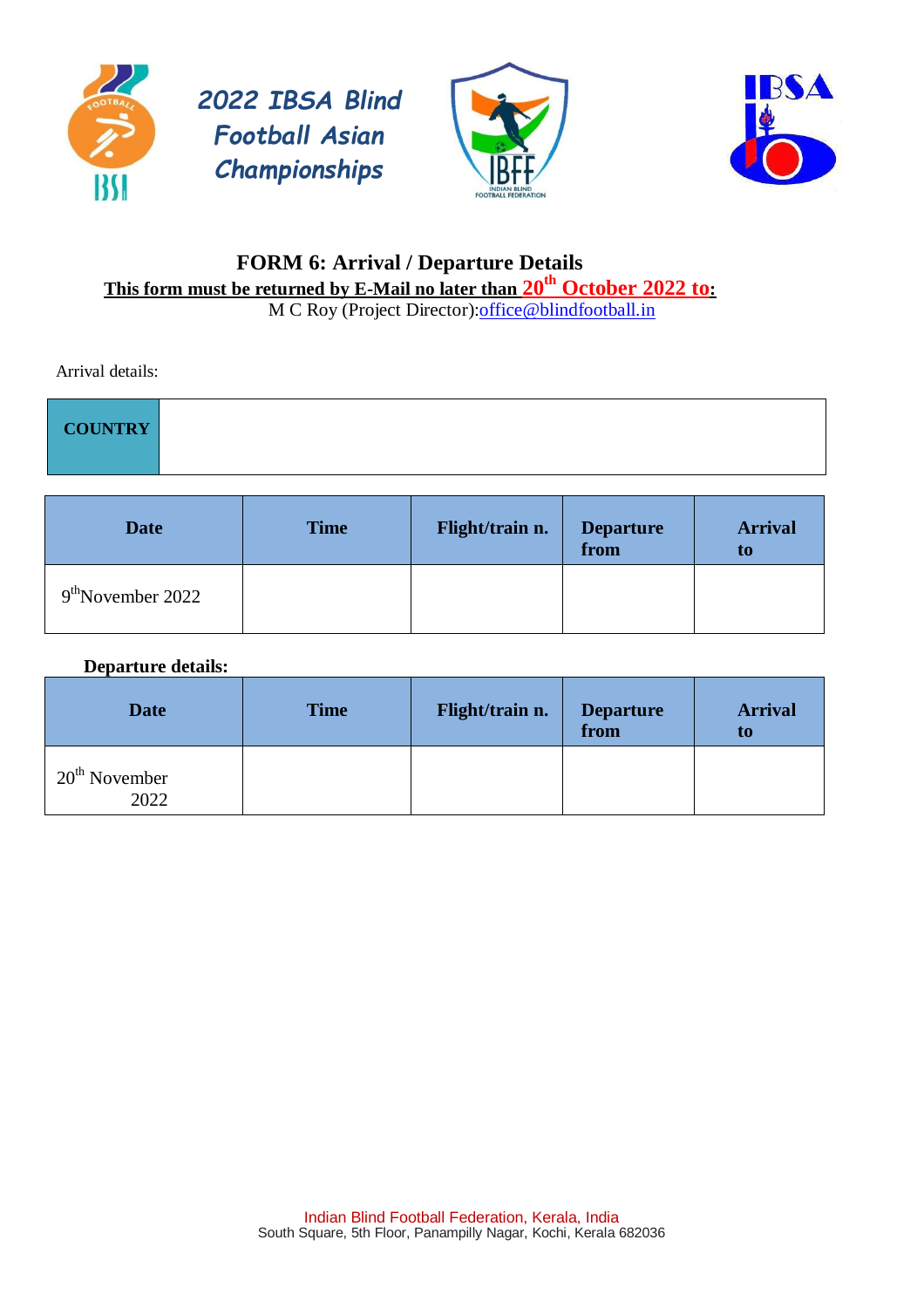





## **FORM 7: Delegation Form This form must be returned by E-Mail no later than 20th October 2022 to:**

M C Roy (Project Director): office@blindfootball.in

| <b>COUNTRY</b> |  |  |
|----------------|--|--|
|                |  |  |

#### **Team Manager / Staff / Coaches:**

|                  | Surname          | Name | Date         | Gender | Official<br>Position |
|------------------|------------------|------|--------------|--------|----------------------|
|                  | (Family<br>Name) |      | $\int$       | (F/M)  |                      |
|                  |                  |      | <b>Birth</b> |        |                      |
| 1.               |                  |      |              |        |                      |
| 2.               |                  |      |              |        |                      |
| 3.               |                  |      |              |        |                      |
| $\overline{4}$ . |                  |      |              |        |                      |
| 5.               |                  |      |              |        |                      |

#### **Athletes:**

|                  | <b>Surname</b><br>(Family<br>Name) | Name | Date<br>$\int$<br><b>Birth</b> | Nationality | Passport<br>Number |
|------------------|------------------------------------|------|--------------------------------|-------------|--------------------|
| 1.               |                                    |      |                                |             |                    |
| 2.               |                                    |      |                                |             |                    |
| $\overline{3}$ . |                                    |      |                                |             |                    |
| 4.               |                                    |      |                                |             |                    |
| 5.               |                                    |      |                                |             |                    |
| 6.               |                                    |      |                                |             |                    |
| 7.               |                                    |      |                                |             |                    |
| 8.               |                                    |      |                                |             |                    |
| 9.               |                                    |      |                                |             |                    |
| 10.              |                                    |      |                                |             |                    |

Indian Blind Football Federation, Kerala, India South Square, 5th Floor, Panampilly Nagar, Kochi, Kerala 682036